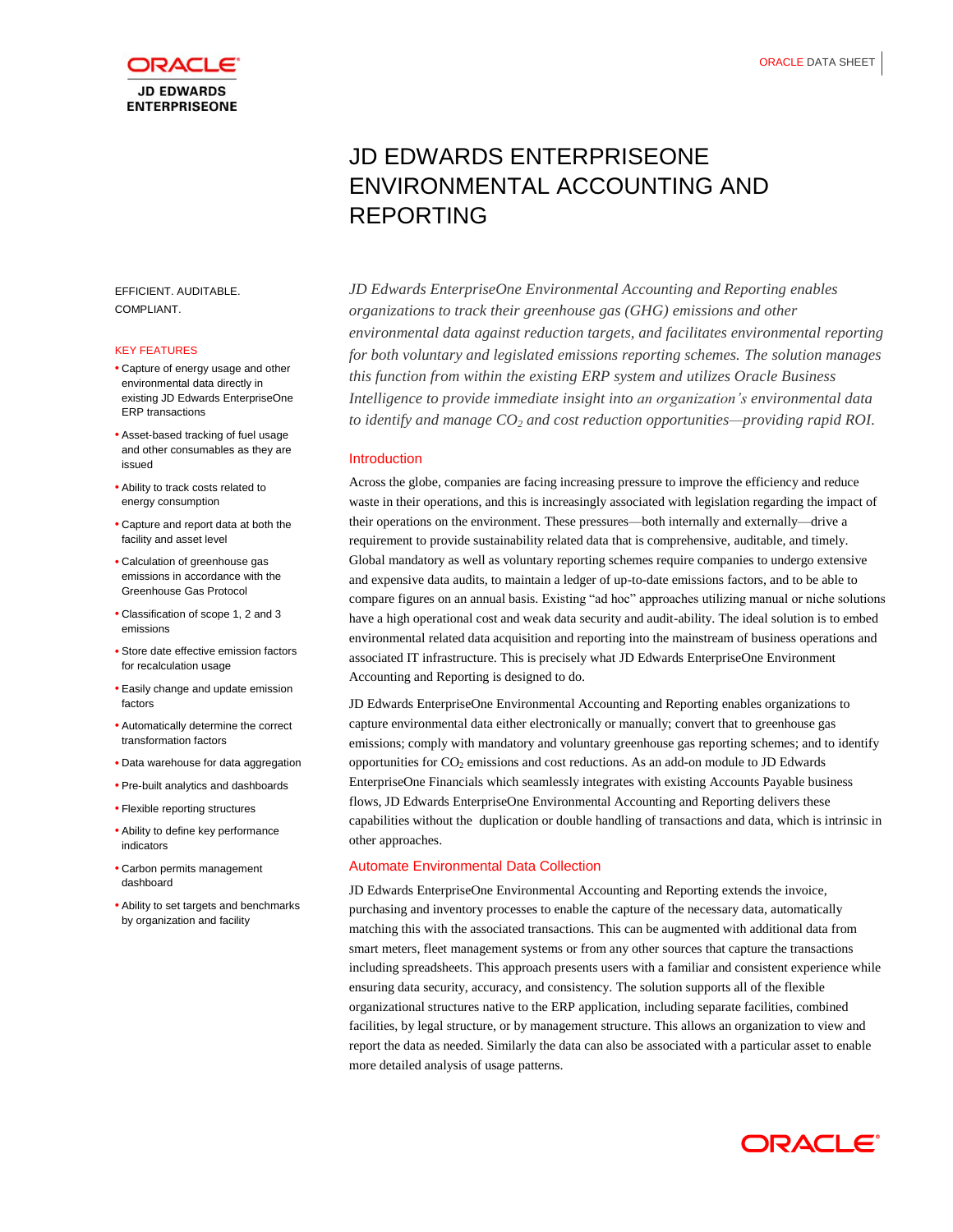## KEY BENEFITS

- Reduced environmental data management and audit costs
- Compliance with regulatory mandates for GHG reporting
- Rapid production of environmental reports for internal and external use, including for the Carbon Disclosure Project (CDP)
- $\bullet$  Reductions in CO<sub>2</sub> and operational cost reductions
- Leverage existing IT investments
- Minimize organizational impact
- Maintain data integrity and security
- Consistent user experience
- Rapid time to value

| ORACLE' JD Edwards EnterpriseOne                                                                                                                |                                                                            |            |                      |                   |                                               |                |         |        | Roles $\sim$ | Personalization + | Help               | Worldwide Company [JPD910] |        | Sign Out |  |
|-------------------------------------------------------------------------------------------------------------------------------------------------|----------------------------------------------------------------------------|------------|----------------------|-------------------|-----------------------------------------------|----------------|---------|--------|--------------|-------------------|--------------------|----------------------------|--------|----------|--|
| Open Applications . Recent Reports . Favorites .<br>fome Navigator +<br>EnterpriseOne Menus > Environmental Accounting & Reporting > Processing |                                                                            |            |                      |                   |                                               |                |         |        |              | Fast Path         |                    |                            |        |          |  |
| $\leq$ Open Applications                                                                                                                        | <b>Standard Voucher Entry - G/L Distribution</b>                           |            |                      |                   |                                               |                |         |        |              |                   |                    | Query: All Records         | 同國同國圈  |          |  |
| <b>S</b> Home                                                                                                                                   | 日 自 X 日 Form 田 Row & Tools                                                 |            |                      |                   |                                               |                |         |        |              |                   |                    |                            |        |          |  |
| G/L Distribution                                                                                                                                | Document No/Typ/Co<br><b>Batch Number</b><br>25818<br>00020<br>PV<br>32915 |            |                      |                   |                                               |                |         |        |              |                   |                    |                            |        |          |  |
| $\leq$ Favorites                                                                                                                                | Suppler                                                                    |            | "151474              | Explanation       | Consolidated Energy                           |                |         |        |              |                   |                    |                            |        |          |  |
| Manage Favorites                                                                                                                                | G.f. Date                                                                  |            | 06/21/2013           | Amt To Distribute |                                               |                |         |        |              |                   |                    |                            |        |          |  |
| My Daily Tasks                                                                                                                                  | Currency.                                                                  | <b>USD</b> | <b>Exchange Rate</b> |                   | 10,000.00<br><b>Base Currency</b>             | <b>USD</b>     | Foreign |        |              |                   |                    |                            |        |          |  |
| My Monthly Tasks                                                                                                                                |                                                                            |            |                      |                   |                                               |                |         |        |              |                   |                    |                            | $-000$ |          |  |
| Suppler & Voucher Entry                                                                                                                         | Records 1-2<br><b>2</b> Fay                                                | Pay        | Account Number *     | Account           | Usage                                         | Usage          |         | Energy |              | Emission          | Customize Grid EAR | Emission                   |        |          |  |
| Customer Invoice Entry                                                                                                                          | $\bullet$                                                                  |            | 29.5200              | Description       | Quantity<br>Finance Charge: 1,000.00000000 KW | UM <sup></sup> | Amount  | (GJ)   |              | CO2-e (Kg)        |                    | Scope                      |        |          |  |
| Address Book Revisions                                                                                                                          | le                                                                         |            |                      |                   |                                               |                |         |        |              |                   |                    |                            |        |          |  |
| <b>Hind User Generated Contents</b><br>Management                                                                                               | $\left($                                                                   |            |                      | n                 |                                               |                |         |        |              |                   |                    |                            |        | ٠        |  |
| $\leq$ Recent Reports                                                                                                                           |                                                                            |            | Arrount<br>10,000.00 | Remaining         |                                               |                |         |        |              |                   |                    |                            |        |          |  |
| View Job Status                                                                                                                                 |                                                                            |            |                      |                   |                                               |                |         |        |              |                   |                    |                            |        |          |  |
| V Work Order Activity - Amounts<br>(05/08/2013 07:38:49)                                                                                        |                                                                            |            |                      |                   |                                               |                |         |        |              |                   |                    |                            |        |          |  |
| V Crder and Basket Level Pricing<br>(01/07/2013 18:11:35)                                                                                       |                                                                            |            |                      |                   |                                               |                |         |        |              |                   |                    |                            |        |          |  |
| $\leq$ My Daily Tasks                                                                                                                           |                                                                            |            |                      |                   |                                               |                |         |        |              |                   |                    |                            |        |          |  |
| Dournal Entry                                                                                                                                   |                                                                            |            |                      |                   |                                               |                |         |        |              |                   |                    |                            |        |          |  |
| General Ledger Post                                                                                                                             |                                                                            |            |                      |                   |                                               |                |         |        |              |                   |                    |                            |        |          |  |
| General Journal Review                                                                                                                          |                                                                            |            |                      |                   |                                               |                |         |        |              |                   |                    |                            |        |          |  |
| Speed Status Change                                                                                                                             |                                                                            |            |                      |                   |                                               |                |         |        |              |                   |                    |                            |        |          |  |

Figure 1. Data capture for emissions calculations during the processing of an invoice.

#### Calculate and Classify Greenhouse Gas Emissions

JD Edwards EnterpriseOne Environmental Accounting and Reporting provides the built-in mechanisms for calculating emissions and classifying them as scope 1, 2, or 3 using the Greenhouse Gas Protocol guidelines published by the World Resources Institute, the most widely adopted methodology for calculating greenhouse gas emissions.

Emission transformation factors are stored and can readily be updated over time with date effectiveness to manage the change of emissions factors and for recalculation purposes. When the transactions are entered the system automatically determines what additional data needs to be captured to perform the emissions calculations and associates the transaction with the appropriate default emission factor. If a more accurate emissions factor is available for a specific transaction the end user can override the default as needed.

#### Comply with Mandatory and Voluntary Schemes for Greenhouse Gas Reporting

Increasingly organizations are looking to accurately communicate greenhouse gas emissions and other environmental impacts to constituents including regulators, customers, shareholders and employees. Regional regulatory mandates such as the Carbon Reduction Commitment (CRC) and the Companies Act 2006 (Strategic Report and Directors' Report) Regulations 2013 in the United Kingdom and Australia's National Greenhouse and Energy Reporting (NGER) Act require accurate and transparent greenhouse gas reporting. Cap and trade schemes in California, Europe, Australia, amongst other regions, require organizations to calculate the correct number of carbon permits required for the specified reporting period. The Carbon Permit Management report tracks emission data by region/legislation to show the number of carbon permits necessary to be compliant.

Information voluntarily disclosed to organizations such as the Carbon Disclosure Project (CDP) also needs to be provided with a high degree of confidence in order to protect an organization's credibility and brand. Practitioners are realizing that the manual spreadsheet-based processes lack the necessary efficiency, security, and reliability.

# Identify and Drive Opportunities for  $CO<sub>2</sub>$  Emissions, Energy, and Other Reductions

Measuring performance and setting targets is a critical component for organizations to become more productive, more profitable, and more sustainable. Monitoring key metrics such as energy, energy costs, waste, and water lead to greenhouse gas emissions reductions generally hand-in-hand with operational efficiency improvements and cost savings. When armed with factual data organizations can benchmark and affect behavioral change to reduce environmental impacts.

Pre-built Oracle Business Intelligence Enterprise Edition (OBIEE) dashboards enable the dynamic generation of reports providing emissions summaries and trends at the touch of a button—including